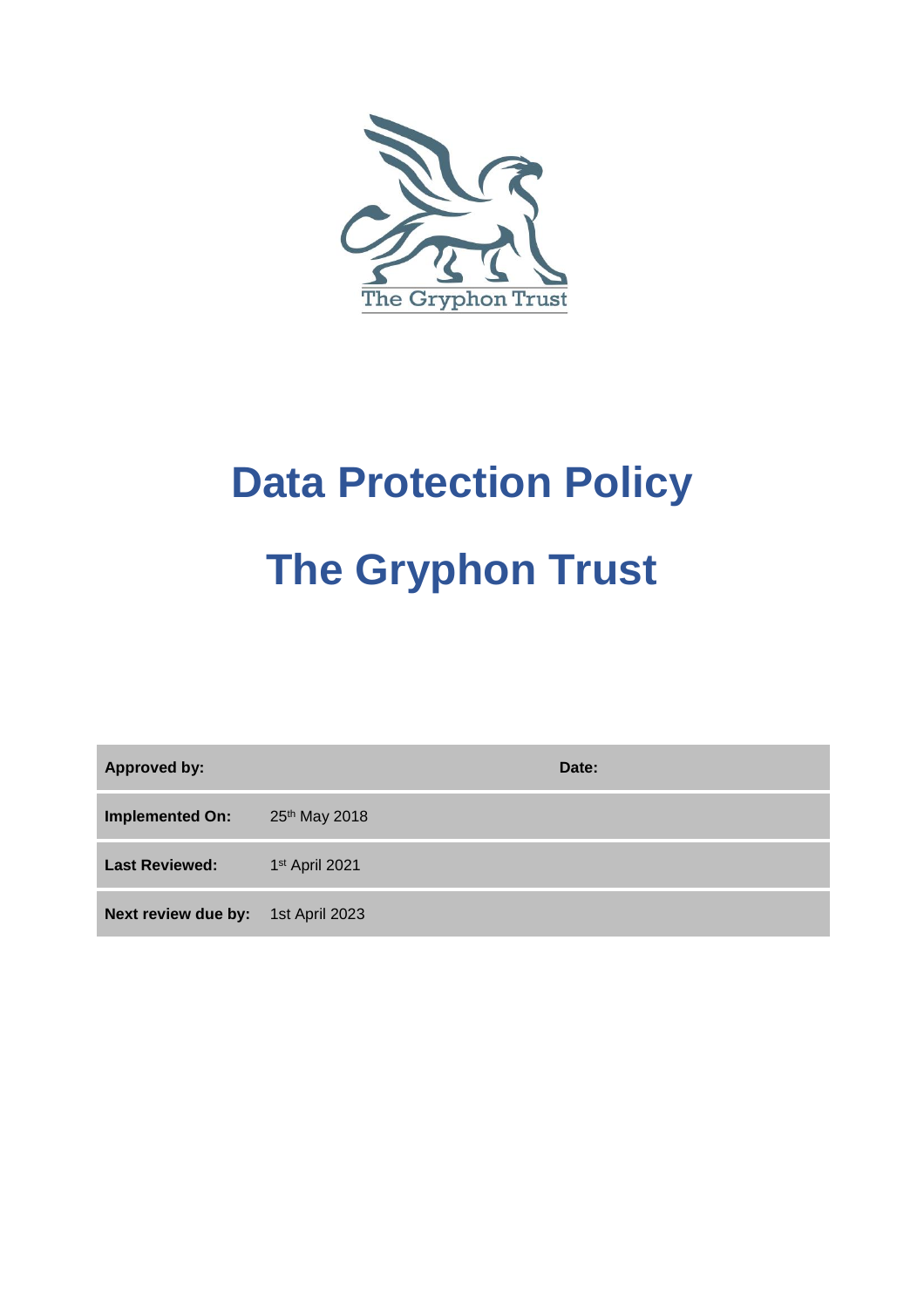## **Contents**

**…………………………………………………………………………………………………………………………….**

#### **1. Introduction**

The GDPR, General Data Protection Regulation, is replacing the Data Protection Act 1998 on 25th May 2018. This affects The Gryphon Trust as we process personal data about staff, students, parents and suppliers.

Our Trust aims to ensure that all data collected about our schools staff, pupils, parents and visitors is collected, stored and processed in accordance with the General Data Protection Regulation (GDPR) 2018.

This policy applies to all data, regardless of whether it is in paper or electronic format.

The GDPR defines "personal data" as information relating to an identified or identifiable natural person.

#### **2. Legislation and guidance**

This policy meets the requirements of the General Data Protection Regulation, and is based on guidance published by the Information Commissioner's Office and model privacy notices published by the Department for Education.

This policy complies with our funding agreement and articles of association.

#### **3. Definitions**

#### **Term Definition**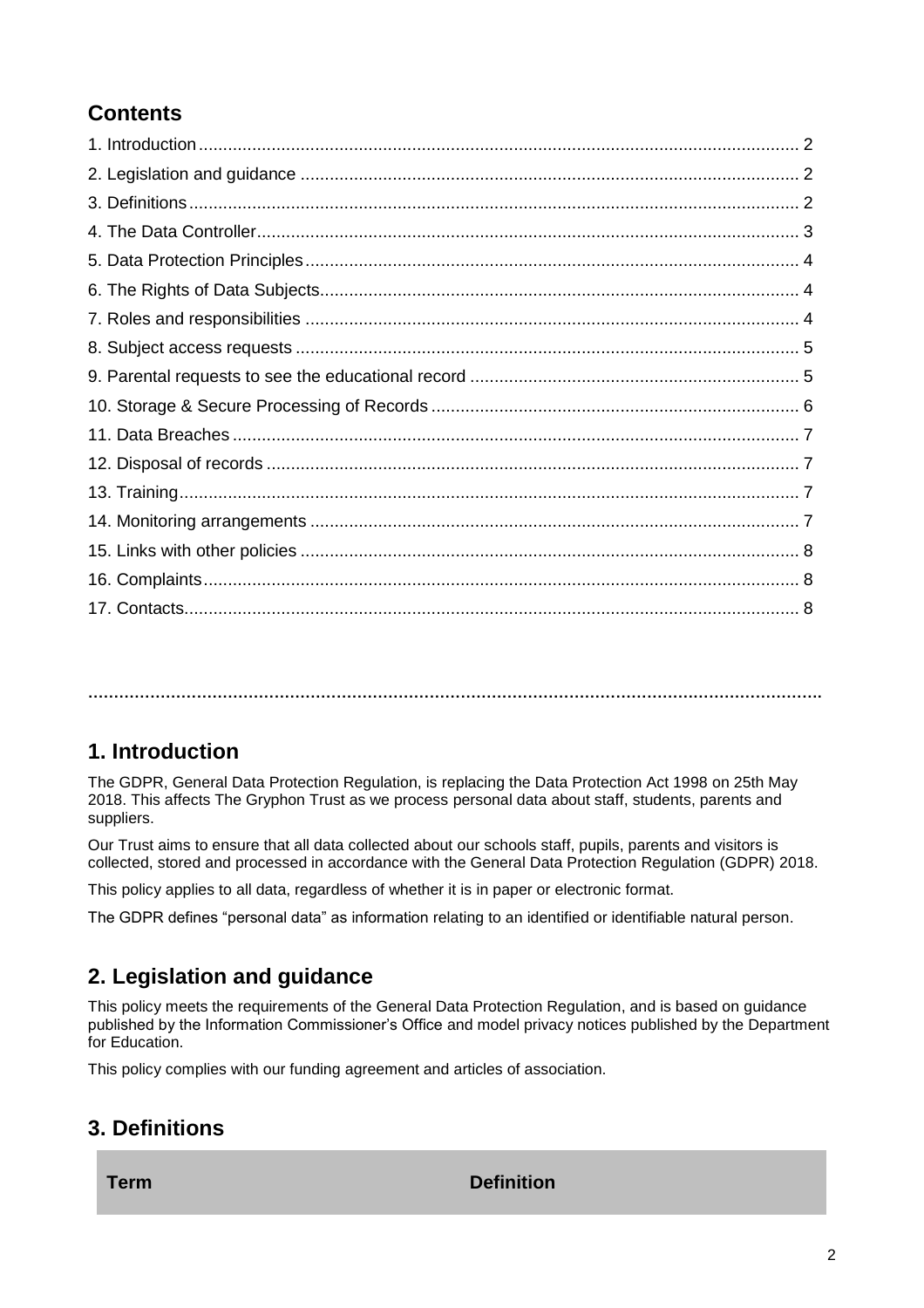| <b>Personal data</b>                 | Data from which a person can be identified,<br>including data that, when combined with other<br>readily available information, leads to a person<br>being identified                                                                                                                                                                            |
|--------------------------------------|-------------------------------------------------------------------------------------------------------------------------------------------------------------------------------------------------------------------------------------------------------------------------------------------------------------------------------------------------|
| <b>Special Category Data</b>         | Data such as:<br>Racial or ethnic origin<br>Political opinions<br>Religious beliefs, or beliefs of a similar<br>nature<br>Where a person is a member of a trade<br>union<br>Physical and mental health<br>Sexual orientation<br>Whether a person has committed, or is<br>alleged to have committed, an offence<br>Genetics<br><b>Biometrics</b> |
| <b>Processing</b>                    | Obtaining, recording or holding data                                                                                                                                                                                                                                                                                                            |
| Data subject                         | The person whose personal data is held or<br>processed                                                                                                                                                                                                                                                                                          |
| Data controller                      | A person or organisation that determines the<br>purposes for which, and the manner in which,<br>personal data is processed                                                                                                                                                                                                                      |
| Data processor                       | A person, other than an employee of the data<br>controller, who processes the data on behalf of<br>the data controller                                                                                                                                                                                                                          |
| <b>Data Protection Officer (DPO)</b> | The person or organization that's responsible for<br>ensuring and encouraging compliance for the data<br>controller                                                                                                                                                                                                                             |
| <b>GDPR</b>                          | The General Data Protection Regulation                                                                                                                                                                                                                                                                                                          |

## **4. The Data Controller**

Our Trust processes personal information relating to pupils, staff, parents, suppliers and visitors, and, therefore, is a data controller. Our Trust delegates the responsibility of data controller to Judicium Consulting Limited, Address: 72 Cannon Street, London, EC4N 6AE Email: [dataservices@judicium.com](mailto:dataservices@judicium.com) Web: [www.judiciumeducation.co.uk](http://www.judiciumeducation.co.uk/)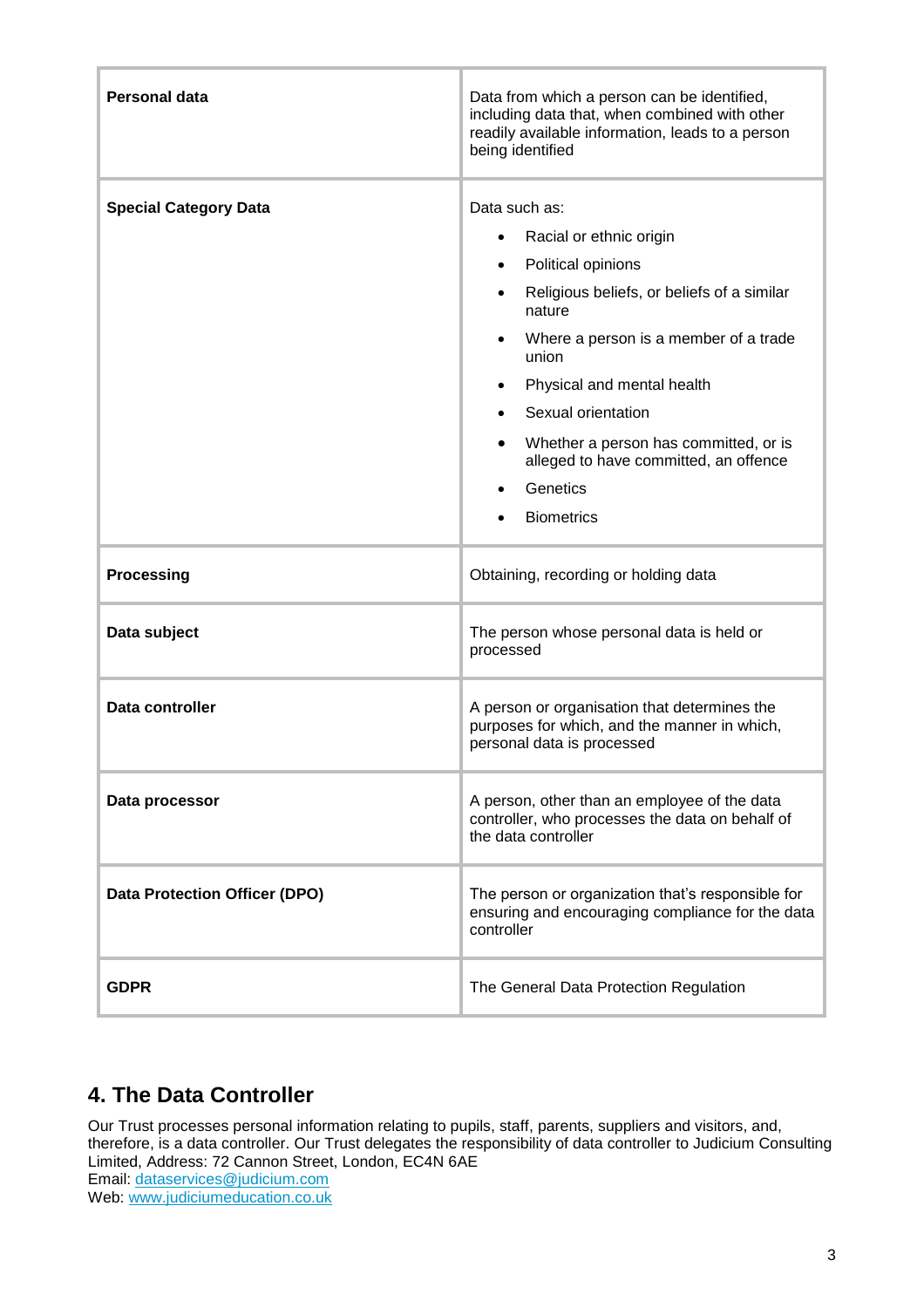Telephone: 0203 326 9174, Lead Contact: Craig Stilwell

The school is registered as a data controller with the Information Commissioner's Office and renews this registration annually, registration reference Z2600946.

#### **5. Data Protection Principles**

This policy aims to ensure The Gryphon Trusts complies with the GDPR. The GDPR sets out the following principles with which all of the personal data we hold must comply. All personal data must be:

- Processed lawfully, fairly, and in a transparent manner relating to individuals.
- Collected for specified, explicit and legitimate purposes and not further processed in a manner that is incompatible with those purposes.
- Adequate, relevant and limited to what is necessary in relation to the purposes for which they are processed.
- Accurate and, where necessary, kept up to date.
- Kept in a form, which permits identification of data subjects for no longer than is necessary for the purposes for which the personal data are processed.
- Processed in a manner that ensures appropriate security of the personal data, including protection against unauthorised or unlawful processing and against accidental loss, destruction or damage, using appropriate technical or organisational measures.

#### **6. The Rights of Data Subjects**

The GDPR provides the following rights for individuals:

- 1. The right to be informed
- 2. The right of access
- 3. The right to rectification
- 4. The right to erase
- 5. The right to restrict processing
- 6. The right to data portability
- 7. The right to object
- 8. Rights in relation to automated decision making and profiling

#### **7. Roles and responsibilities**

The governing board has overall responsibility for ensuring that the school complies with its obligations under the General Data Protection Regulation.

Day-to-day responsibilities rest with The Data Protection Officer – Judicium Consulting Limited. The DPO will ensure that all staff are aware of their data protection obligations, and oversee any queries related to the storing or processing of personal data.

Staff are responsible for ensuring that they collect and store any personal data in accordance with this policy. Staff must also inform the school of any changes to their personal data, such as a change of address.

Staff must report a breach of personal data to the Data Protection Officer immediately.

#### **N.B. Staff should note that failing to report a data breach will usually be a disciplinary matter, and may be considered gross misconduct in some cases.**

Any member of staff or student who deliberately gains or attempts to gain unauthorised access to personal data on any data subject or discloses such data to any third party may be disciplined in accordance with school procedures.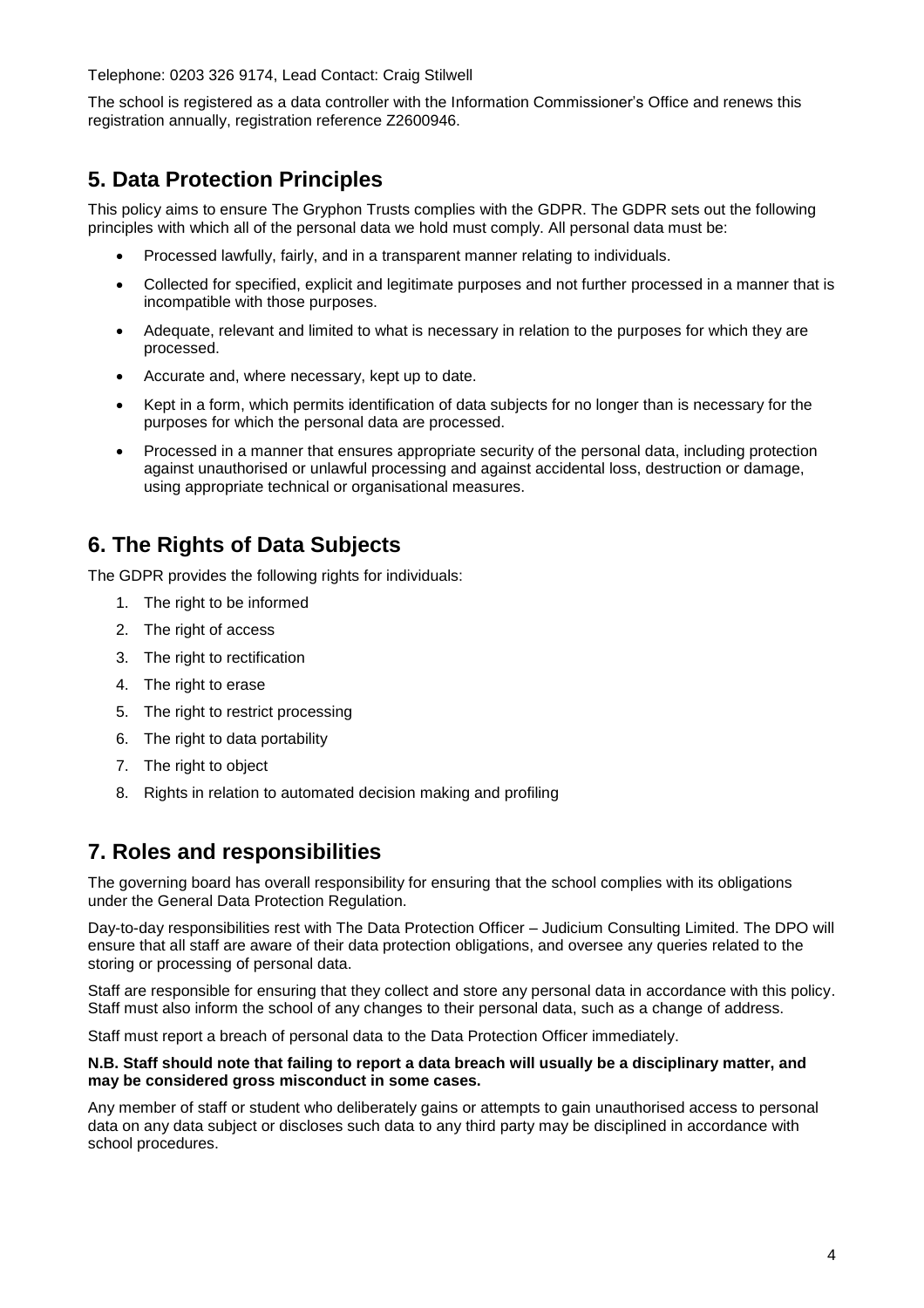#### **8. Subject access requests**

Under the GDPR, pupils have a right to request access to information the school holds about them. This is known as a subject access request (SAR). The GDPR clarifies that the reason for allowing individuals to access their personal data is so that they are aware of and can verify the lawfulness of the processing.

Subject access requests must be submitted in writing to the Data Protection Officer, either by letter or email. Requests should include:

- The pupil's name
- A correspondence address
- A contact number and email address
- Details about the information requested

It's also possible to enter your request for personal data using Judicium's online form: [https://www.jedu.co.uk/secure/information](https://www.jedu.co.uk/secure/information-request/$2y$10$QVGJLOaRsiJlC2kHJP8kIu7YwE7bCEaOpRJY1t17sIqTuFiMC0f2S)[request/\\$2y\\$10\\$QVGJLOaRsiJlC2kHJP8kIu7YwE7bCEaOpRJY1t17sIqTuFiMC0f2S](https://www.jedu.co.uk/secure/information-request/$2y$10$QVGJLOaRsiJlC2kHJP8kIu7YwE7bCEaOpRJY1t17sIqTuFiMC0f2S)

Or to request a Freedom of Information request here: [https://www.jedu.co.uk/secure/information](https://www.jedu.co.uk/secure/information-request/$2y$10$grvJu1Fcxsbts4ZMS3y3COrLHRvNMwT5mxEIk7g8lXhFE43HBp9gW)[request/\\$2y\\$10\\$grvJu1Fcxsbts4ZMS3y3COrLHRvNMwT5mxEIk7g8lXhFE43HBp9gW](https://www.jedu.co.uk/secure/information-request/$2y$10$grvJu1Fcxsbts4ZMS3y3COrLHRvNMwT5mxEIk7g8lXhFE43HBp9gW)

The school will not reveal the following information in response to subject access requests:

- Information that might cause serious harm to the physical or mental health of the pupil or another individual
- Information that would reveal that the child is at risk of abuse, where disclosure of that information would not be in the child's best interests
- Information contained in adoption and parental order records
- Certain information given to a court in proceedings concerning the child
- Any information regarding an exam script or for exam marks before they are officially announced
- Any information the teacher has solely for their own use

Subject access requests for all or part of the pupil's educational record will be provided within 30 days unless there is good reason for delay. In such cases, the reason for delay will be explained in writing to the data subject making the request within the 30 days.

SARs are provided free of charge unless when a request is manifestly unfounded or excessive, particularly if it is a repetitive request, then a reasonable fee will be charged.

#### **9. Parental requests to see the educational record**

Personal data about a child belongs to that child, and not the child's parents. This is the case even where a child is too young to understand the implications of subject access rights.

For a parent to make a subject access request, the child must either be unable to understand their rights and the implications of a subject access request, or have given their consent.

The Information Commissioner's Office, the organisation that upholds information rights, in addition to the upcoming UK Data Protection Bill, generally regards children aged 13 and above as mature enough to understand their rights and the implications of a subject access request.

As a multi academy trust, The Gryphon Trust is able to define a process for data requests in regards to parents/carers requesting to see their child's data. In most instances, if parents/carers request to see personal data on their child we will process this request without the consent of the child until the child reaches Sixth Form. At this stage, the decision to release the data lies with the pupil concerned.

Please note every individual subject access request on behalf of a pupil is undertaken in a bespoke manner, taking all details into consideration and it may be that the pupil in question is required to give their consent if there are justified reasons for this. In all instances the pupil will be informed of a Subject Access Request received by the Gryphon Trust that concerns them.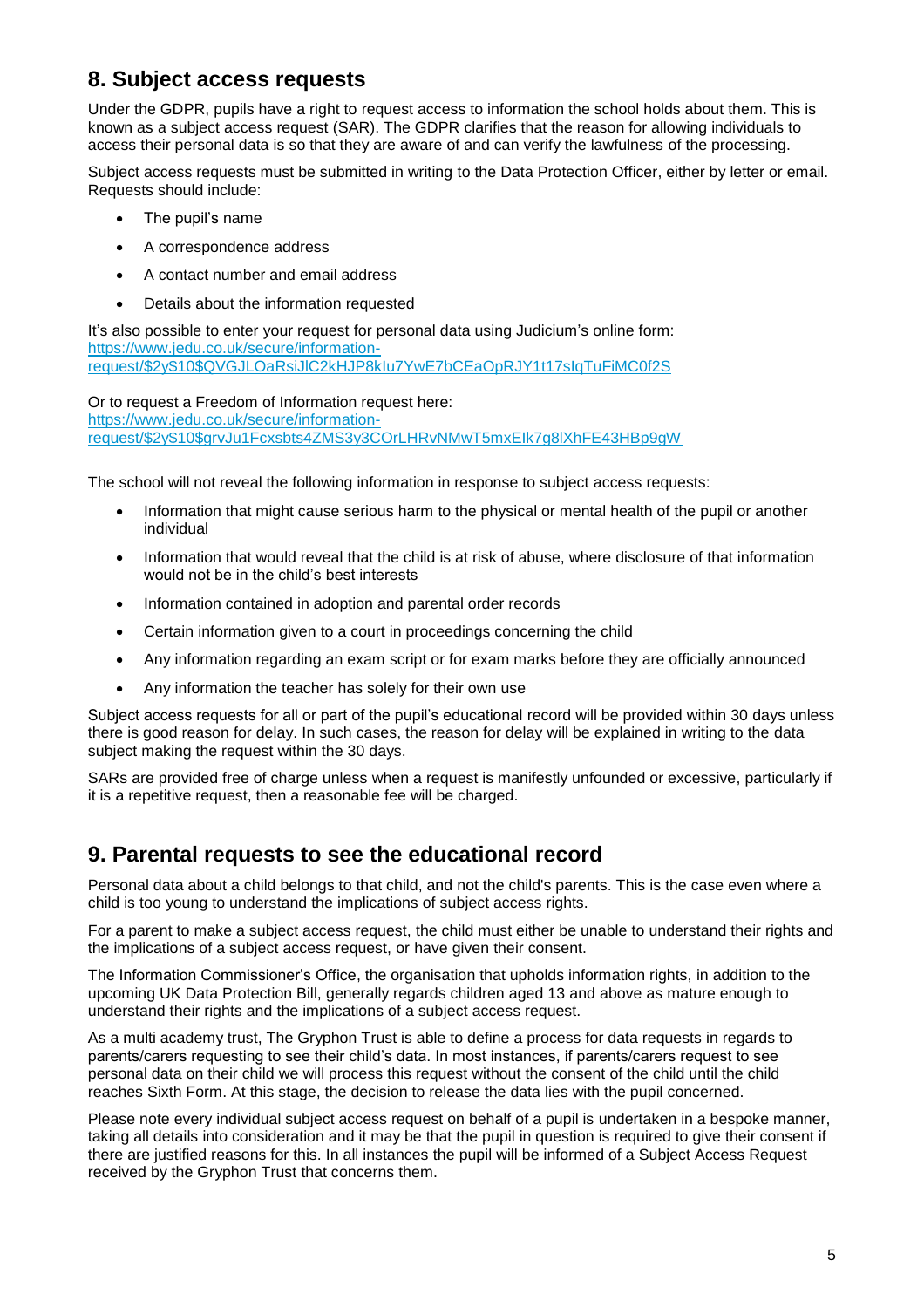Therefore, most subject access requests from parents/carers of pupils at our schools may be granted without the express permission of the pupil until the student reaches Sixth Form (year 12 and upwards).

#### **10. Storage & Secure Processing of Records**

- Paper-based records and portable electronic devices, such as laptops and hard drives, that contain personal information are kept under lock and key when not in use
- Papers containing confidential personal information should not be left on office and classroom desks, on staffroom tables or pinned to noticeboards where there is general access
- Where personal information needs to be taken off site (in paper or electronic form), staff must sign it in and out from the school office or archive areas
- Passwords that are at least 8 characters long containing letters, symbols and numbers are used to access school computers, laptops and other electronic devices. Staff and pupils are reminded to change their passwords at regular intervals
- Encryption software is used to protect all portable devices and removable media, such as laptops and USB devices
- Data is kept for only as long as necessary and will be rectified without delay if found to be inaccurate
- Accuracy of data will be checked when it is collected and at regular inspections thereafter.
- The Trust will undertake Data Protection Impact Assessments for any and all new projects and processing of any personal data
- All emails containing personal data will be marked 'confidential'
- Where personal data is printed or filled out on a hardcopy form it should be passed directly to the recipient wherever possible
- No personal data is to be stored on any device personally belonging to an employee, pupil or governor
- All personal data stored electronically will be backed up daily with backups stored offsite with the DPO. All backups should be encrypted.
- No personal data should be stored on a mobile device, whether such device belongs to the Trust or personally, without formal written approval of the Data Protection Officer and is entered onto the Gryphon Trust Data Register. In the event of such approval, the data must not be kept for longer than is absolutely necessary
- If personal data is visible on a computer screen and the computer in question is to be left unattended for a period of time, the user must lock the computer and screen
- Where personal data is used for marketing purposes, it shall be the responsibility of the Marketing Officer to ensure that the appropriate consent is obtained from Data Subjects, whether directly or via a third-party supplier.
- Under no circumstances must passwords be written down or shared between any employees, contractors, or other parties working on behalf of the Gryphon Trust. IT staff do not have access to passwords.
- All software, including applications and operating systems, shall be kept up to date and IT staff shall be responsible for installing any and all updates. No software may be installed on a Trust owned computer or device without the prior approval of the IT department at the corresponding school.
- All employees, agents, contractors or other parties working on behalf of the Trust shall be responsible for their individual responsibilities and the Gryphon Trust's responsibilities under the GDPR and under this Policy, and shall be provided with appropriate training and documentation.
- Methods of collecting and storing personal data shall be regularly evaluated and reviewed.
- Where any agent, contractor or other third party working on behalf of the Trust are handling personal data, they shall comply with conditions under this Policy, if they fail to, that party shall indemnify and exclude the Trust against any costs, liability, damages, loss or claims that may arise out of their failure.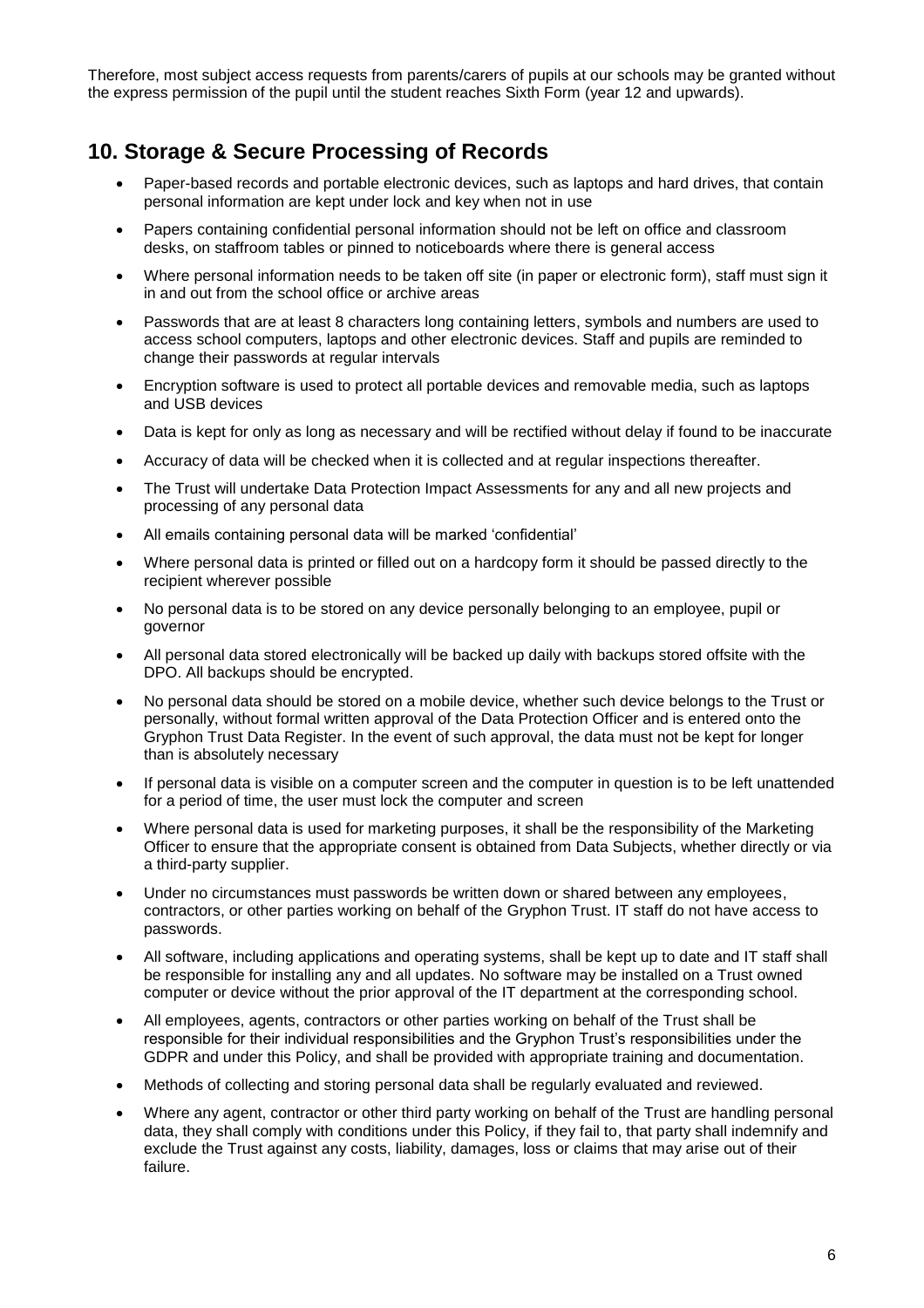- Any cloud storage is located within Europe, opting to be stored within the UK where applicable, and is sufficiently secured under ISO27001, Cyber Essentials and other secure processes.
- The Gryphon Trust may transfer personal data outside of the EEA (transfer includes making available remotely) only if there is at least the security of the data to at least the level the GDPR ensures. Any occurrences will be listed in the Gryphon Trust Privacy Notice.
- Ensure Data Sharing Agreements or updates to contracts covering their GDPR responsibilities are in place with all third parties and suppliers including the government, Hampshire and Social Services

#### **11. Data Breaches**

All personal data breaches must be reported to the Data Protection Officer immediately.

If a personal data breach is likely to result in a risk to the rights and freedoms of the Data Subjects, the DPO must ensure that the ICO and the affected Data Subjects are informed of the breach without undue delay

#### **12. Disposal of records**

Personal information that is no longer needed, or has become inaccurate or out of date, is disposed of securely.

For example, we will shred paper-based records, and override electronic files. We may also use an outside company to safely dispose of electronic devices/records.

The Gryphon Trust shall not keep any data for any longer than is necessary in light of the purpose for why that personal data was originally collected, held and processed.

In the event that a request for erasure is made by a data subject, the Trust has the right to refuse the erasure if there are legitimate interests for the Trust to still require the data held. If data is to be erased in response to a data subject's request, all third parties that also hold their data will also be contacted and informed of the erasure request, unless this is impossible or would require disproportionate efforts to do so.

Whilst a request for erasure is being processed, the Data Subject's personal data will cease from being processed, unless the Trust's legitimate grounds for processing overrides the data subject's interests, rights and freedoms.

For full details of our Trust approach to data retention, including retention periods for all data types held, please refer to our Gryphon Trust Data Retention Schedule.

#### **13. Training**

Our staff and governors are provided with data protection training as part of their induction process.

Data protection will also form part of continuing professional development, where changes to legislation or the school's processes make it necessary, in addition to yearly refresher training.

Any temporary workers will receive details of the Trust's Data Protection Policy and will be asked to sign a confidentiality clause for any personal data they may process as part of their contract.

#### **14. Monitoring arrangements**

The Data Protection Officer, along with key Trust contacts, are responsible for monitoring and reviewing this policy.

The Data Protection Officer checks that the schools comply with this policy by, among other things, reviewing school records every six months.

This document will be reviewed when the General Data Protection Regulation comes into force, followed by the new UK Data Protection Bill being enforced, and then **every 2 years**.

At every review, the policy will be shared with the governing board.